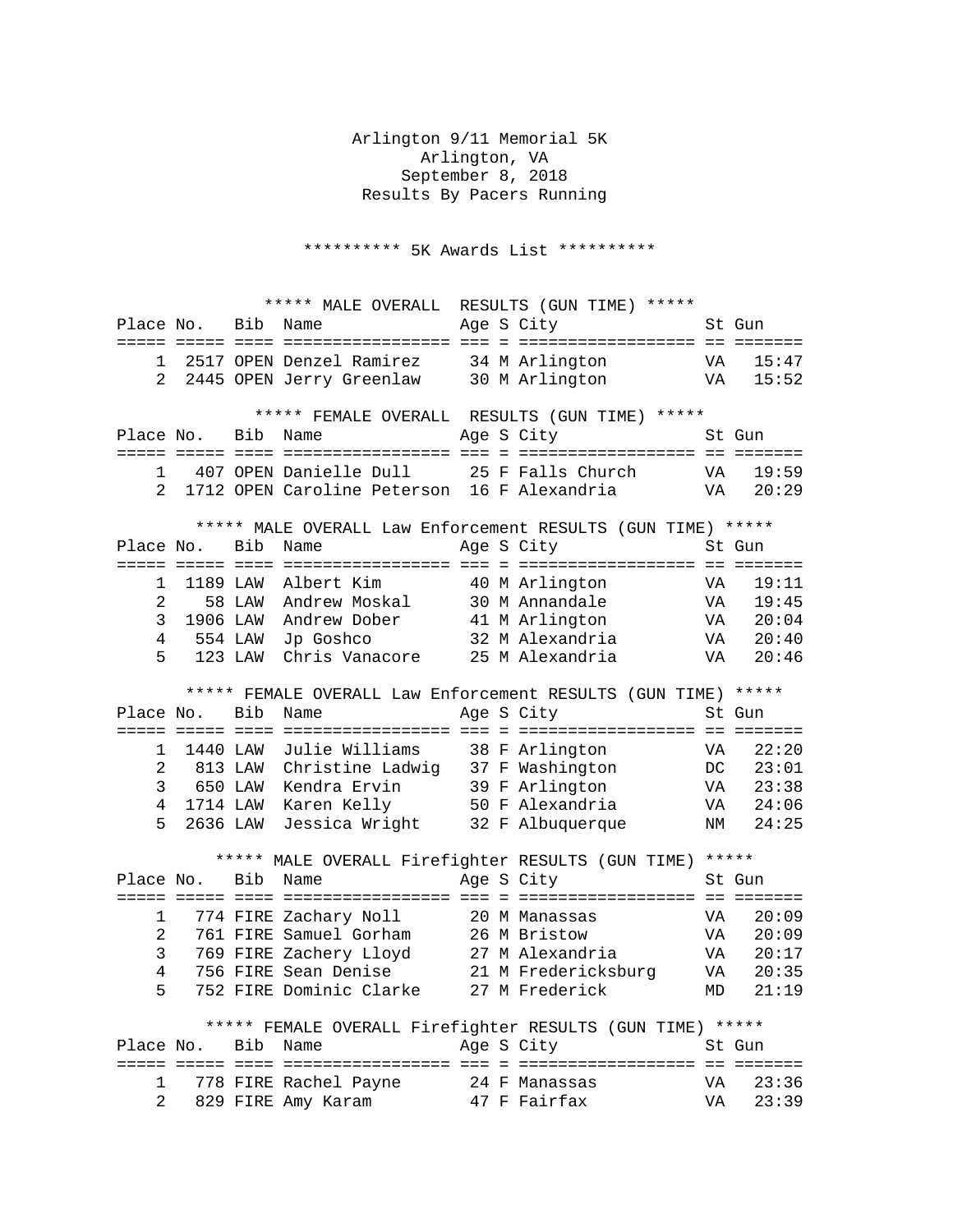3 137 FIRE Katherine Tripp 37 F Vienna VA 24:46 4 2511 FIRE Michaela Lancaste 39 F Smithsburg MD 25:54 5 781 FIRE Rachel Reardon 28 F Gainesville VA 26:20 \*\*\*\*\* MALE OVERALL Military RESULTS (GUN TIME) \*\*\*\*\*<br>Bib Name Age S City St Gun Place No. Bib Name Mage S City ===== ===== ==== ================= === = ================== == ======= 1 280 MILI Matthew Gandolfo 25 M Washington DC 19:34<br>2 2803 MILI Robert Denmark 52 M Arlington VA 20:27 2 2803 MILI Robert Denmark 52 M Arlington VA 20:27 3 2411 MILI Dennis Wischmeier 41 M Woodbridge VA 20:45 4 2029 MILI David Wood 43 M Crofton MD 21:01 5 240 MILI Aaron Gibney 41 M Alexandria VA 21:05 \*\*\*\*\* FEMALE OVERALL Military RESULTS (GUN TIME) \*\*\*\*\* Place No. Bib Name Age S City St Gun ===== ===== ==== ================= === = ================== == ======= 1 2708 MILI Kristin McCann 46 F Alexandria VA 21:13 2 1810 MILI Shannon Garrett 50 F Alexandria VA 23:57 3 1426 MILI Jill Shin 56 F Alexandria VA 25:30 4 1563 MILI Empress Henriquez 45 F Arlington VA 26:25 5 934 MILI Lachae Brown 26 F Alexandria VA 26:52 ===== MALE AGE GROUP: 1 - 9 (CHIP TIME)<br>Name age S City 5t Chip Place No. Bib Name Mage S City ===== ===== ==== ================= === = =============== == ======= 1 2220 OPEN Ryland Morgan 7 M Nokesville VA 30:00 2 961 OPEN Brendan Womack 9 M Springfield VA 30:17  $====$  FEMALE AGE GROUP:  $1 - 9$  (CHIP TIME) Place No. Bib Name Age S City St Chip ===== ===== ==== ================= === = =============== == ======= 1 323 OPEN Cecilia Bruss 2 F Springfield VA 33:49 2 2651 OPEN Genevieve Cammack 5 F Fredericksburg VA 35:37  $====$  MALE AGE GROUP:  $10 - 14$  (CHIP TIME) Place No. Bib Name Age S City St Chip ===== ===== ==== ================= === = =============== == ======= 1 1117 OPEN Albert Taber Vi 14 M Fredericksburg VA 21:11 2 1584 OPEN Jacob Sikora 14 M Madison VA 21:26 ===== FEMALE AGE GROUP: 10 - 14 (CHIP TIME)<br>Place No. Bib Name age S City St Chip Age S City ===== ===== ==== ================= === = =============== == ======= 1 1897 OPEN Samantha Kayne 13 F Dumfries VA 21:46 2 418 OPEN Sophia Lee 13 F Mc Lean VA 25:03  $====$  MALE AGE GROUP:  $15 - 19$  (CHIP TIME) Place No. Bib Name Age S City St Chip ===== ===== ==== ================= === = =============== == ======= 1 921 OPEN Jacob Miller 17 M Fairfax VA 18:55 2 1629 OPEN Kaleb Chan 15 M Falls Church VA 19:54 ===== FEMALE AGE GROUP: 15 - 19 (CHIP TIME)<br>b Name Age S City St Chip Place No. Bib Name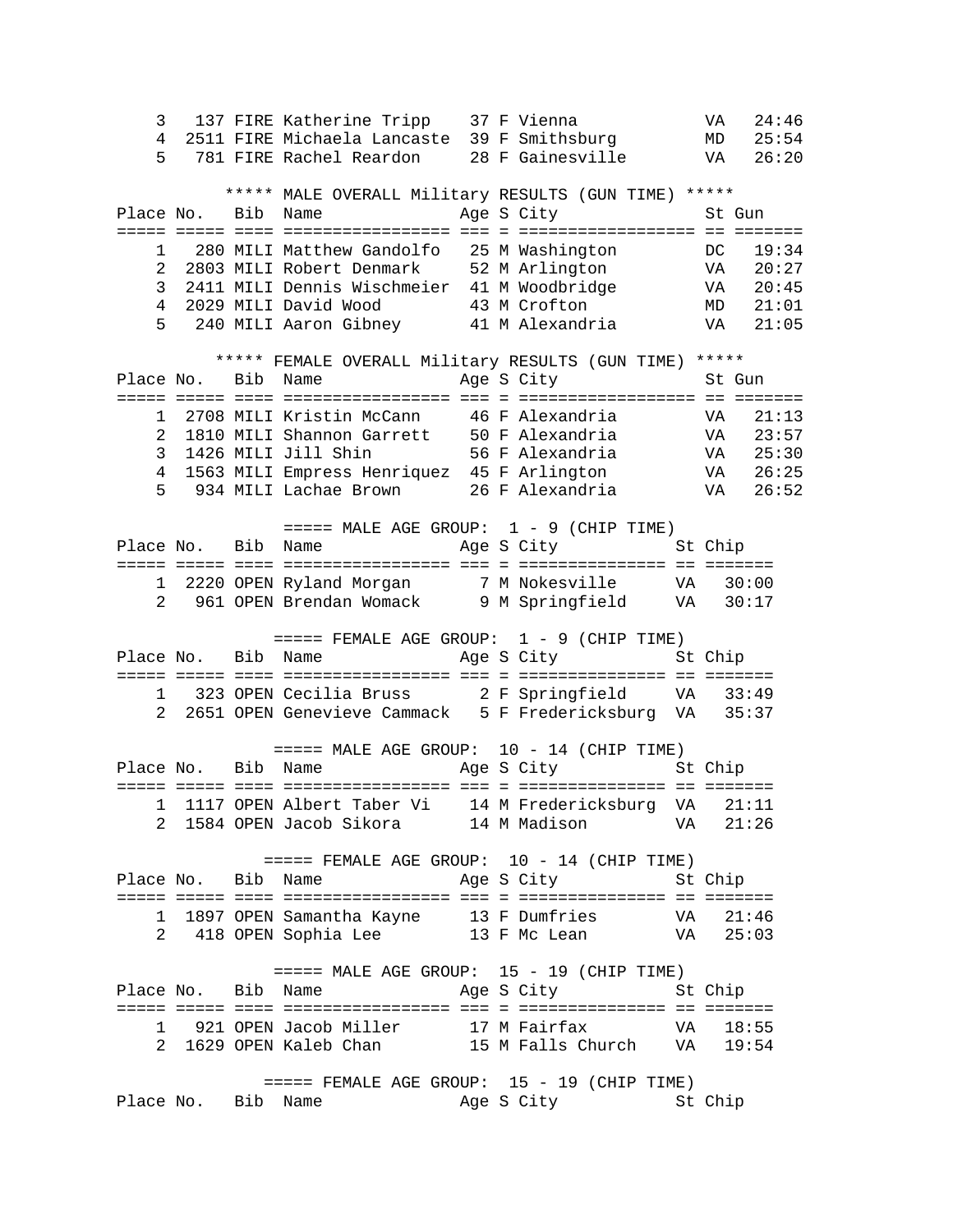===== ===== ==== ================= === = =============== == ======= 1 1939 OPEN Sophia Kaufer 17 F Vienna VA 27:45 2 2626 OPEN Logan Brenan 18 F Bethesda MD 28:41  $====$  MALE AGE GROUP: 20 - 29 (CHIP TIME) Place No. Bib Name Age S City St Chip ===== ===== ==== ================= === = =============== == ======= 1 2108 OPEN Michael Thornton 21 M Fairfax 2 1620 OPEN Matthew Judd 29 M Arlington VA 18:56 ===== FEMALE AGE GROUP: 20 - 29 (CHIP TIME)<br>Place No. Bib Name age S City St Chip Age S City ===== ===== ==== ================= === = =============== == ======= 1 2441 OPEN Courtney Strosnid 29 F Marietta GA 20:40 2 402 OPEN Robyn Brigham 25 F Washington DC 20:46  $====$  MALE AGE GROUP:  $30 - 39$  (CHIP TIME) Place No. Bib Name Mage S City St Chip ===== ===== ==== ================= === = =============== == ======= 1 1071 OPEN John Hall 32 M Arlington VA 17:17 2 971 OPEN Miles Aitken 34 M Washington DC 18:41 ===== FEMALE AGE GROUP: 30 - 39 (CHIP TIME)<br>Place No. Bib Name age S City St Chip Age S City ===== ===== ==== ================= === = =============== == ======= 1 73 OPEN Kelly Buroker 37 F Alexandria VA 20:50 2 1199 OPEN Molly Ohnoutka 30 F Alexandria VA 21:10  $====$  MALE AGE GROUP:  $40 - 49$  (CHIP TIME) Place No. Bib Name Age S City St Chip ===== ===== ==== ================= === = =============== == ======= 1 1109 OPEN Michael Naff 47 M Arlington VA 18:18 2 841 OPEN Dave Cahill 47 M Arlington VA 19:02  $====$  FEMALE AGE GROUP:  $40 - 49$  (CHIP TIME) Place No. Bib Name Age S City St Chip ===== ===== ==== ================= === = =============== == ======= 1 2708 MILI Kristin McCann 46 F Alexandria VA 21:13 2 2156 OPEN Yuko Whitestone 46 F Springfield VA 22:13 ===== MALE AGE GROUP: 50 - 59 (CHIP TIME)<br>Place No. Bib Name age S City St Chip Age S City ===== ===== ==== ================= === = =============== == ======= 1 2553 OPEN Joe Lozoya 51 M Denver CO 19:14 2 1468 OPEN Pei Han 55 M Herndon VA 20:22 ===== FEMALE AGE GROUP: 50 - 59 (CHIP TIME)<br>Place No. Bib Name age S City St Bib Name Age S City St Chip ===== ===== ==== ================= === = =============== == ======= 1 2614 OPEN Edie Ashton 53 F Mc Lean VA 22:44 2 1008 OPEN Pamela Ricker 54 F Middle Village NY 23:17 ===== MALE AGE GROUP: 60 - 69 (CHIP TIME) Place No. Bib Name